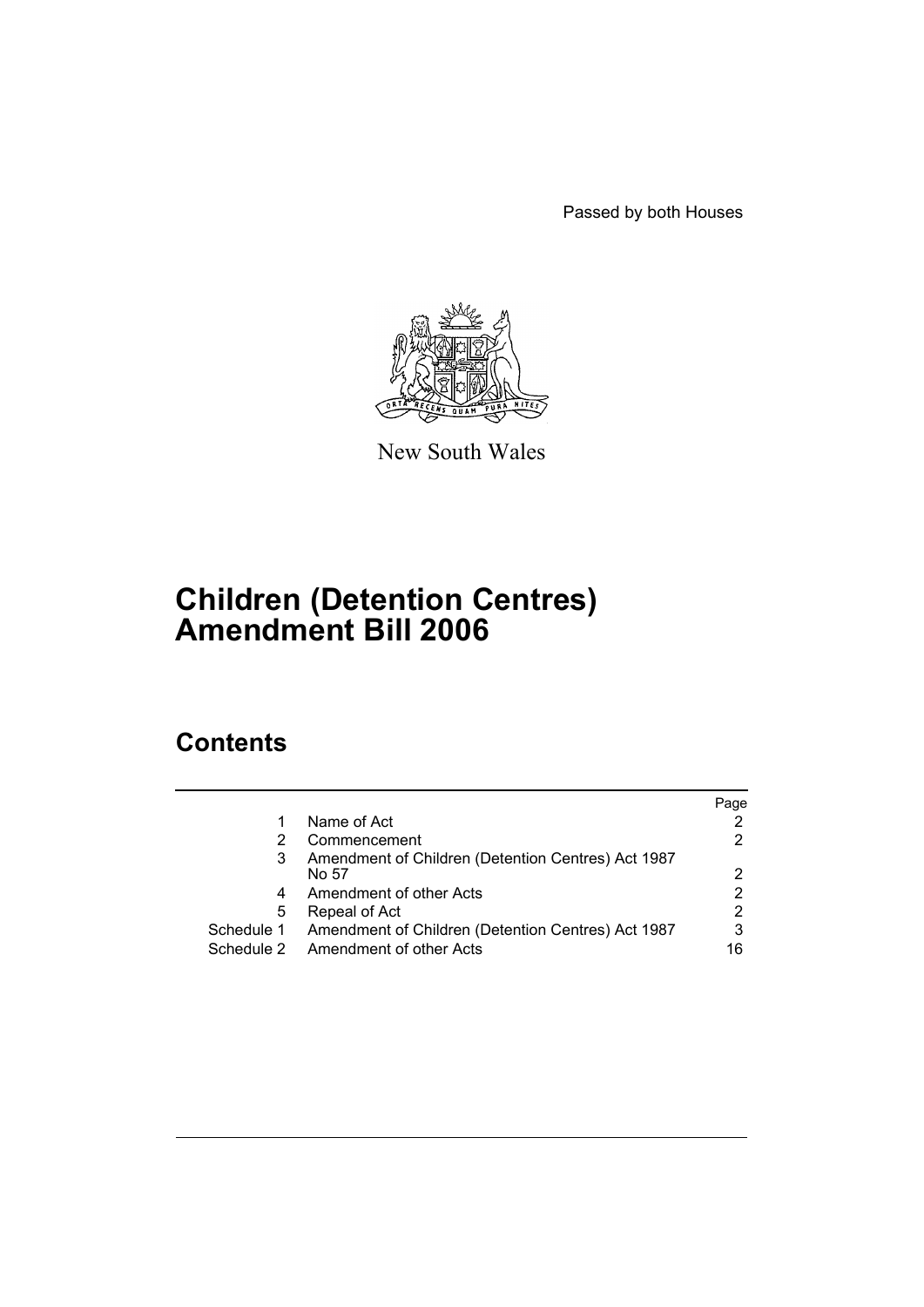*I certify that this PUBLIC BILL, which originated in the LEGISLATIVE ASSEMBLY, has finally passed the LEGISLATIVE COUNCIL and the LEGISLATIVE ASSEMBLY of NEW SOUTH WALES.*

> *Clerk of the Legislative Assembly. Legislative Assembly, Sydney, , 2006*



New South Wales

# **Children (Detention Centres) Amendment Bill 2006**

Act No , 2006

An Act to amend the *Children (Detention Centres) Act 1987* in relation to the administration of detention centres and the management of detainees; and for other purposes.

*I have examined this Bill, and find it to correspond in all respects with the Bill as finally passed by both Houses.*

*Chairman of Committees of the Legislative Assembly.*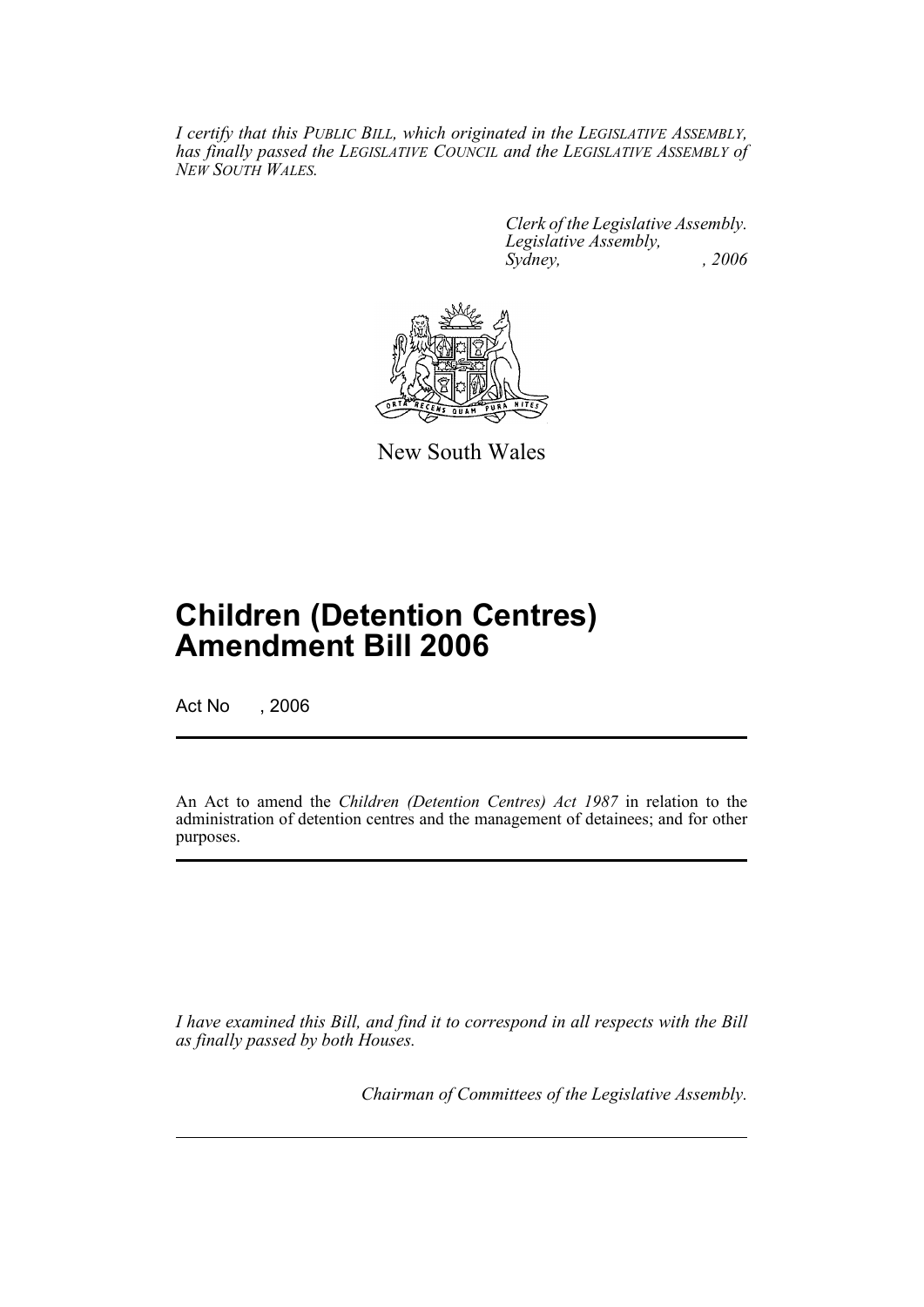# **The Legislature of New South Wales enacts:**

## **1 Name of Act**

This Act is the *Children (Detention Centres) Amendment Act 2006*.

## **2 Commencement**

This Act commences on a day or days to be appointed by proclamation.

# **3 Amendment of Children (Detention Centres) Act 1987 No 57**

The *Children (Detention Centres) Act 1987* is amended as set out in Schedule 1.

# **4 Amendment of other Acts**

Each Act specified in Schedule 2 is amended as set out in that Schedule.

## **5 Repeal of Act**

- (1) This Act is repealed on the day following the day on which all of the provisions of this Act have commenced.
- (2) The repeal of this Act does not, because of the operation of section 30 of the *Interpretation Act 1987*, affect any amendment made by this Act.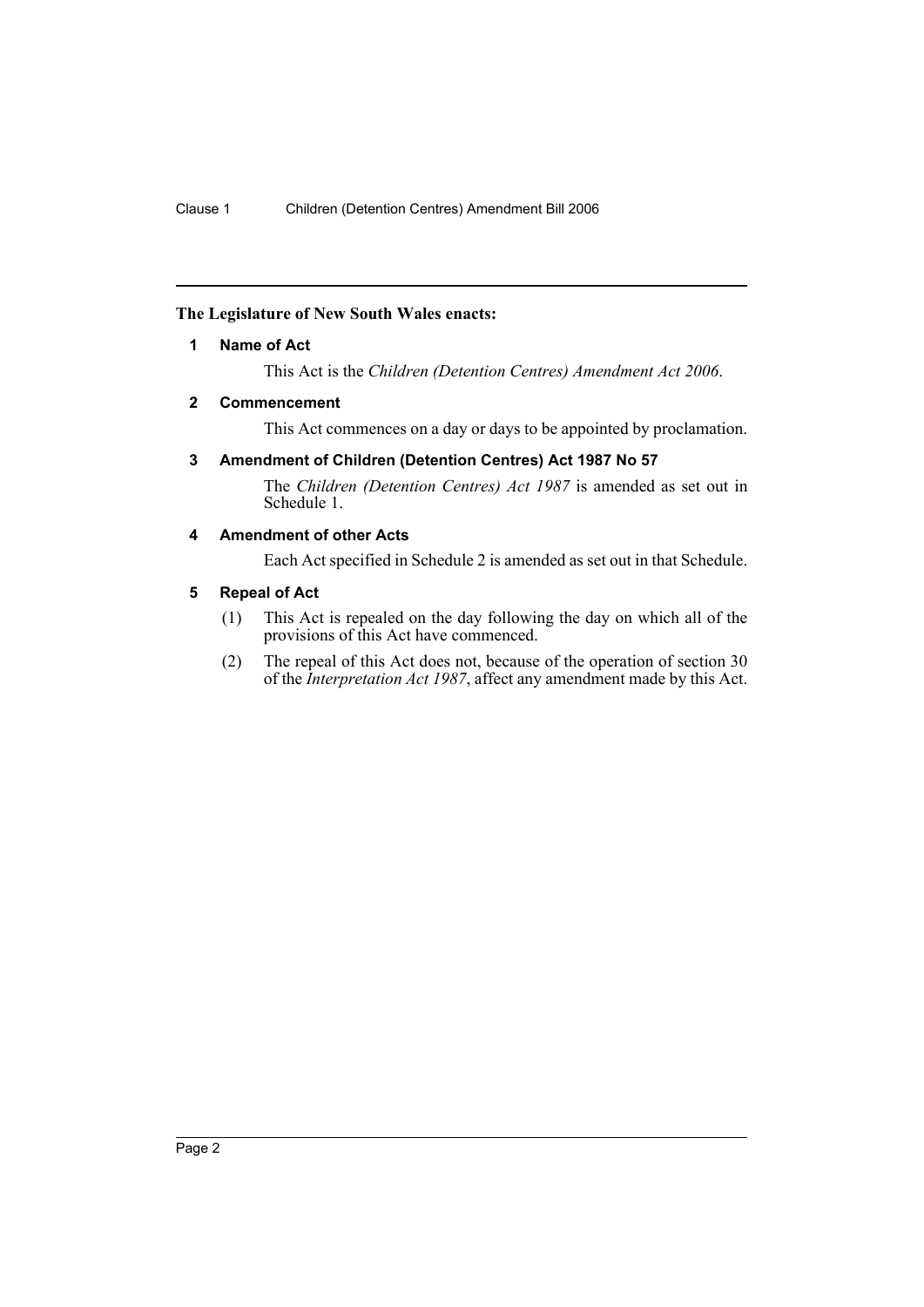Amendment of Children (Detention Centres) Act 1987 Schedule 1

# **Schedule 1 Amendment of Children (Detention Centres) Act 1987**

(Section 3)

#### **[1] Section 3 Definitions**

Insert in alphabetical order in section 3 (1):

*Chief Executive Officer, Justice Health* means the person for the time being holding office or acting as the chief executive officer of Justice Health under the *Health Services Act 1997*.

*correctional officer* has the same meaning as it has in the *Crimes (Administration of Sentences) Act 1999*.

*Justice Health* means the statutory health corporation of that name specified in Schedule 2 to the *Health Services Act 1997*.

*juvenile justice officer* means a member of staff of the Department, and includes a correctional officer exercising functions pursuant to section 26 (1).

*medical officer*, in relation to a detention centre, means a medical officer appointed for the detention centre as referred to in section 37G.

### **[2] Section 3 (1), definition of "officer"**

Omit the definition.

#### **[3] Section 6 Director-General to have control and management of detention centres**

Insert ", subject to section 26" after "detention centres".

## **[4] Sections 7 (1), 8A (2), 19 (1) (e), 21 (2) (c), 23A (2), 25 (4), 38 (3), 40 (2) and 42 (3)**

Omit "an officer" wherever occurring.

Insert instead "a juvenile justice officer".

#### **[5] Section 7 Inspection of detention centres by officer appointed by Director-General**

Omit "the officer" wherever occurring in section 7 (2) and (3).

Insert instead "the juvenile justice officer".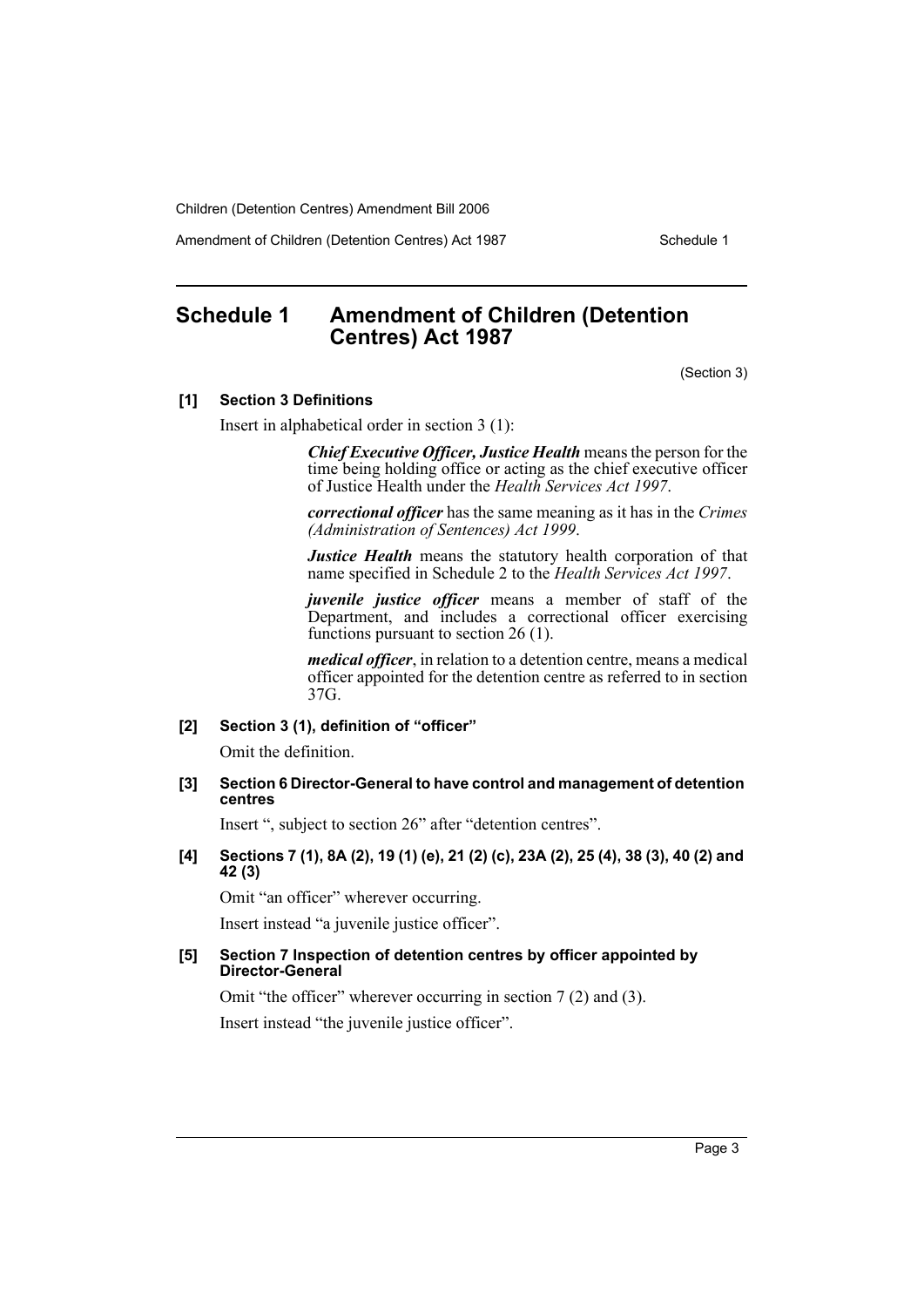Schedule 1 Amendment of Children (Detention Centres) Act 1987

#### **[6] Section 14 Functions of the Director-General**

Insert at the end of the section:

(2) In exercising any function under this section in relation to a detainee who is a forensic patient within the meaning of the *Mental Health Act 1990*, the Director-General must consult with, and have regard to the recommendations of, the Director-General of the Department of Health.

#### **[7] Section 19 Segregation of detainees for protection**

Omit section 19 (1) (b). Insert instead:

(b) the duration of the segregation is to be as short as practicable and, in any case, must not exceed 3 hours except with the approval of the Director-General,

#### **[8] Section 21 Punishments for misbehaviour**

Omit "3 hours" and "12 hours" from section 21 (1) (d).

Insert instead "12 hours" and "24 hours", respectively.

#### **[9] Section 25 Removal to hospital of detainees**

Omit "any officer" from section 25 (3).

Insert instead "a juvenile justice officer".

#### **[10] Section 26**

Insert after section 25:

#### **26 Use of Corrective Services staff in dealing with riots and disturbances**

- (1) The Director-General may enter into a memorandum of understanding with the Commissioner of Corrective Services with respect to the handling of riots and disturbances at detention centres.
- (2) In accordance with any such memorandum of understanding, the Director-General may request the Commissioner of Corrective Services for assistance in dealing with a riot or disturbance that has arisen, or that appears to be imminent, at a detention centre.
- (3) For the purpose of dealing with a riot or disturbance at a detention centre pursuant to such a request:
	- (a) the Commissioner of Corrective Services:
		- (i) has the control and management of the detention centre, and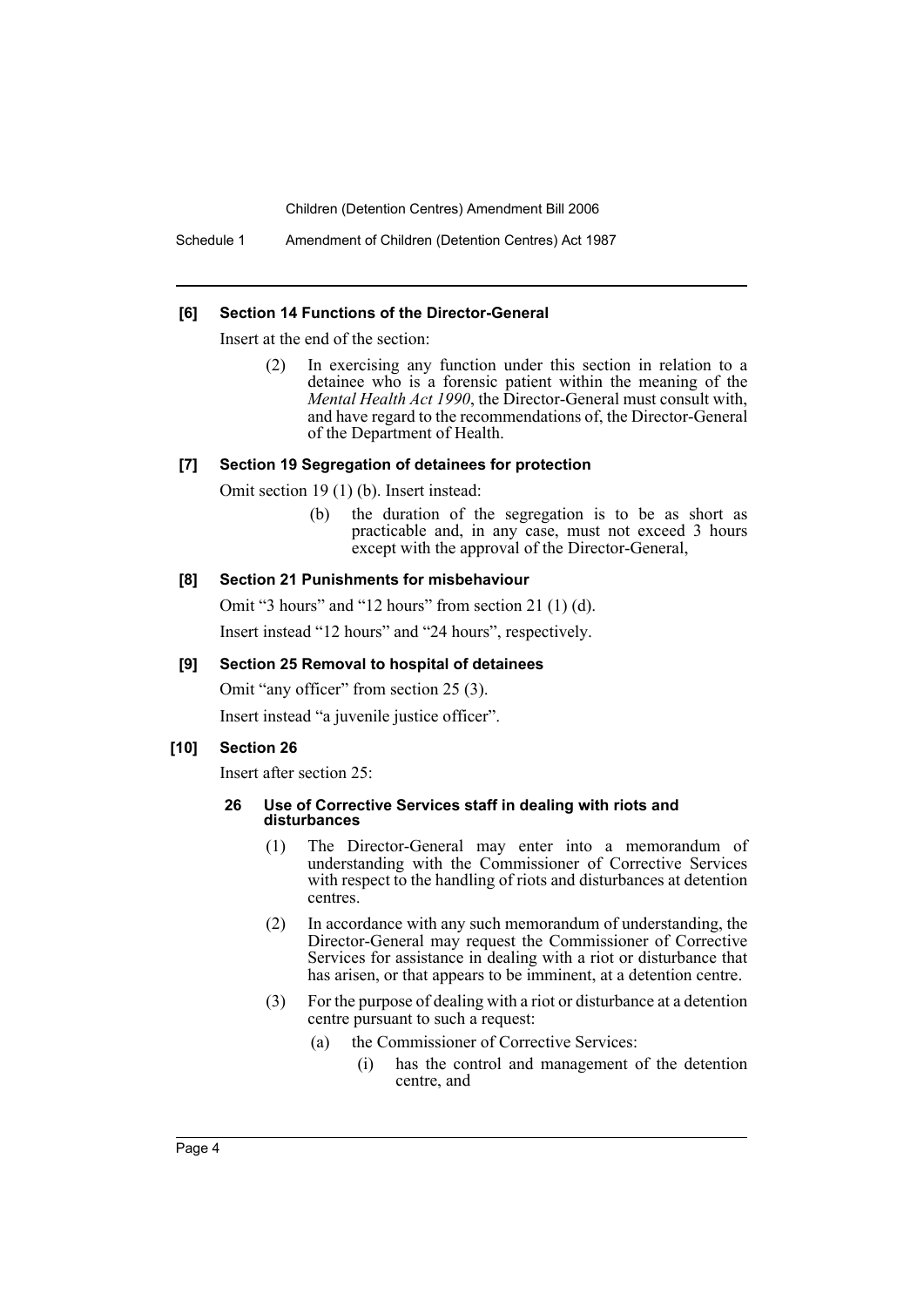Amendment of Children (Detention Centres) Act 1987 Schedule 1

- (ii) has and may exercise the functions of the Director-General in relation to the detention centre, and
- (iii) has the same functions and immunities in relation to the control of detainees at the detention centre as he or she has in relation to the control of inmates in a correctional centre, and
- (b) any correctional officer authorised by the Commissioner of Corrective Services for the purposes of this section:
	- (i) has and may exercise the functions of a juvenile justice officer in relation to the detention centre, and
	- (ii) has the same functions and immunities in relation to the control of detainees at the detention centre as he or she has in relation to the control of inmates in a correctional centre.
- (4) In particular, dogs may be used to assist in the maintenance of good order and security in a detention centre in the same way as dogs may be used to assist in the maintenance of good order and security in a correctional centre.
- (5) As soon as practicable after good order and security have been restored at the detention centre, the Commissioner of Corrective Services must return control and management of the detention centre to the Director-General.
- (6) While the Commissioner of Corrective Services has the control and management of a detention centre, the Director-General may not exercise any function in relation to the detention centre except to the extent to which the function is delegated to the Director-General by the Commissioner.
- (7) A request under subsection (2) may relate to part only of a detention centre, in which case any reference in this section to a detention centre extends only to that part of the detention centre.
- (8) The regulations may establish transitional arrangements with respect to any transfer under this section, from the Director-General to the Commissioner of Corrective Services or from the Commissioner of Corrective Services to the Director-General, of the control and management of a detention centre.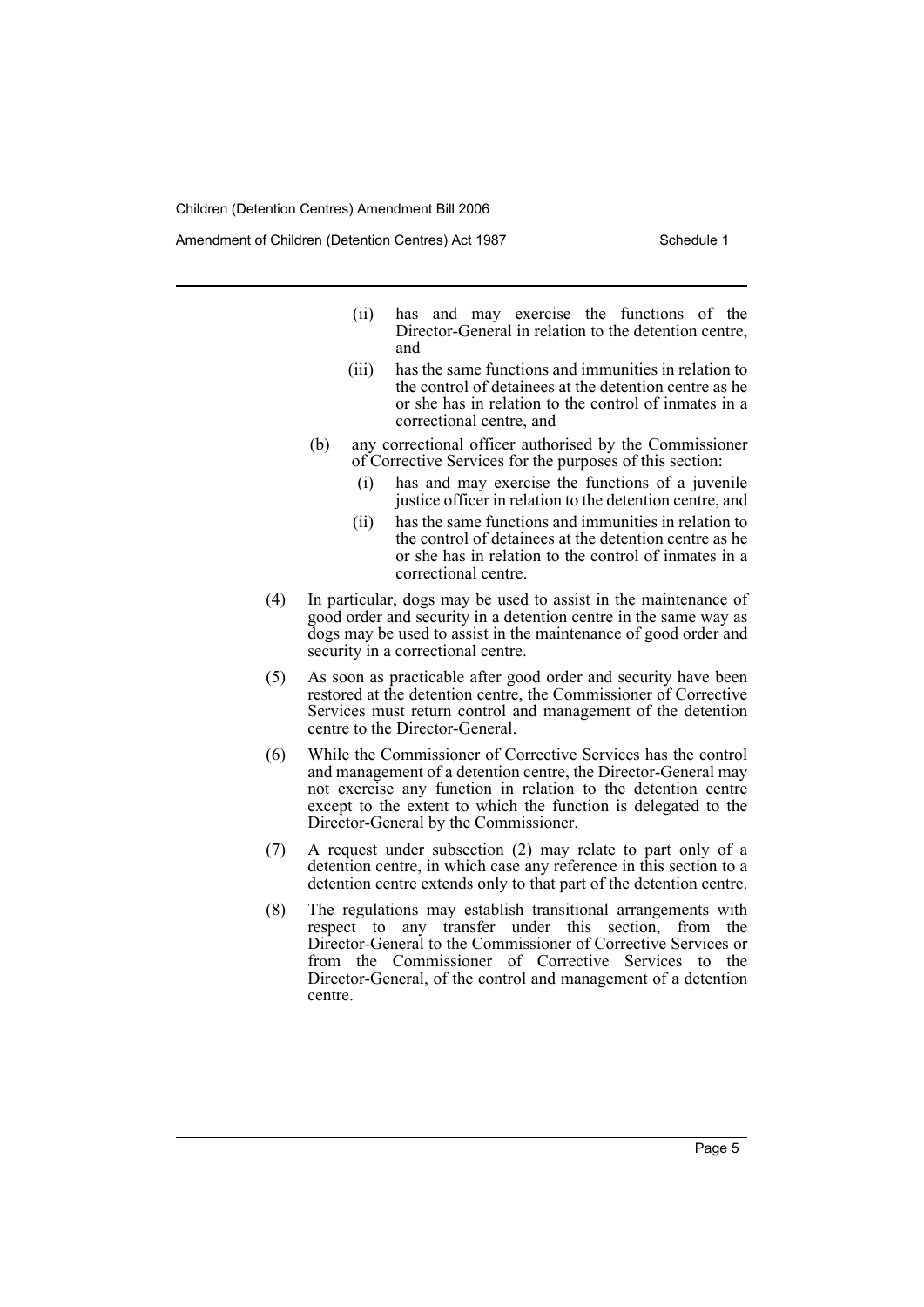Schedule 1 Amendment of Children (Detention Centres) Act 1987

#### **[11] Section 27**

Insert before section 28:

#### **27 Medical attention**

- (1) A detainee must be supplied with such medical attendance, treatment and medicine as in the opinion of a medical officer is necessary for the preservation of the health of the detainee, of other detainees and of any other person.
- (2) A medical practitioner (whether a medical officer or not) may carry out medical treatment on a detainee without the detainee's consent if the Chief Executive Officer, Justice Health is of the opinion, having taken into account the cultural background and religious views of the detainee, that it is necessary to do so in order to save the detainee's life or to prevent serious damage to the detainee's health.
- (3) Medical treatment carried out on a detainee under this section is, for all purposes, taken to have been carried out with the detainee's consent.
- (4) Nothing in this section relieves a medical practitioner from liability in respect of the carrying out of medical treatment on a detainee, being a liability to which the medical practitioner would have been subject had the treatment been carried out with the detainee's consent.
- (5) If the Chief Executive Officer, Justice Health is not a medical practitioner, the reference to the Chief Executive Officer, Justice Health in subsection (2) is taken to be a reference to a person, designated by the Chief Executive Officer for the purposes of that subsection, who is a medical practitioner.

#### **[12] Section 28 Transfer of older detainees from detention centres to correctional centres**

Omit "juvenile" wherever occurring in section 28 (1) and (3).

# **[13] Section 28 (1A)**

Insert after section 28 (1):

- (1A) An order may be made under subsection (1) not only in relation to a detainee who is currently detained in a detention centre but also in relation to:
	- (a) a detainee who is absent from a detention centre, whether pursuant to leave of absence or otherwise, or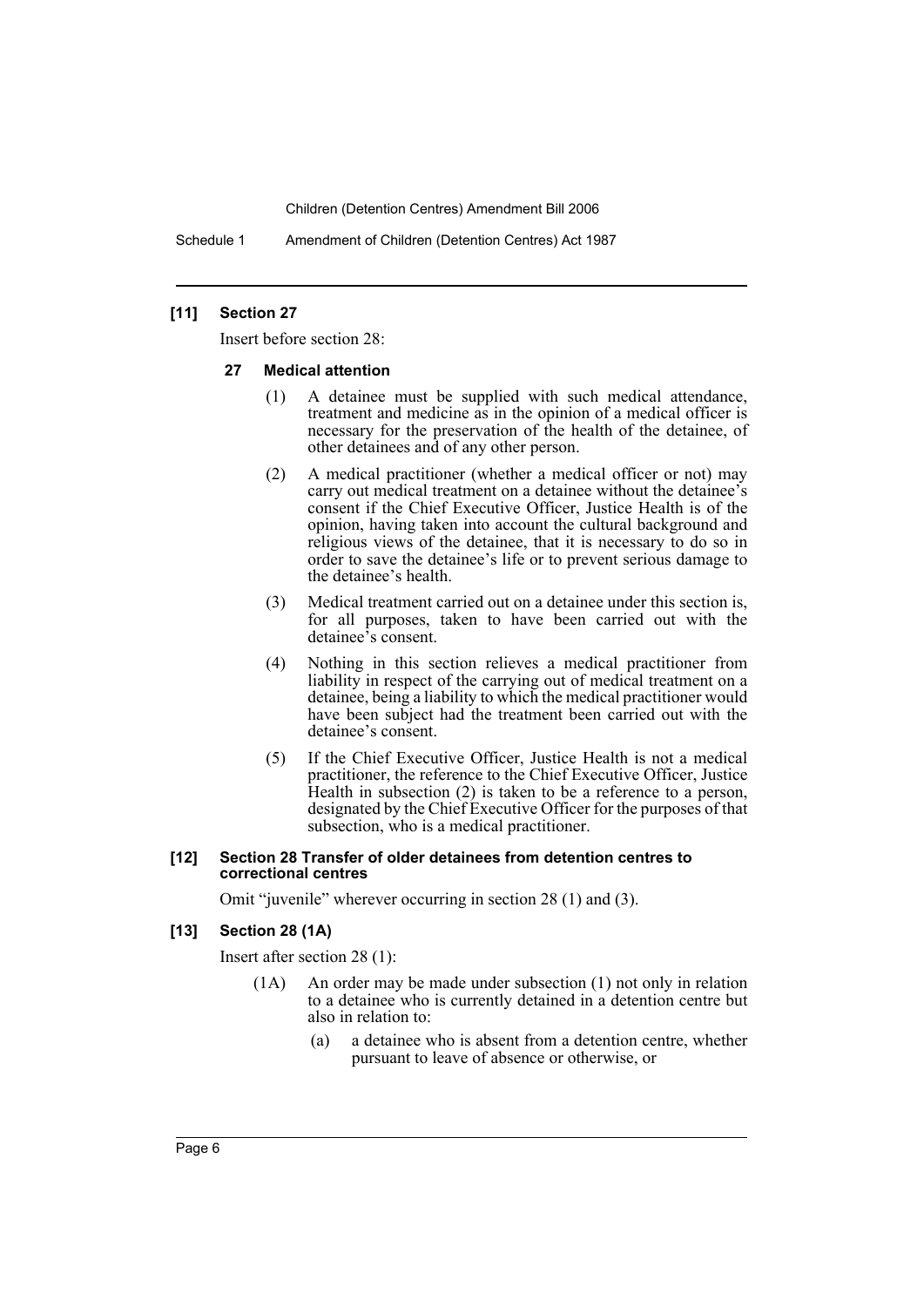Amendment of Children (Detention Centres) Act 1987 Schedule 1

(b) a detainee who is being returned to a detention centre following revocation of his or her parole under Part 7 of the *Crimes (Administration of Sentences) Act 1999* (as applied by section 29 of this Act), whether pursuant to a warrant in force under section 181 of that Act or otherwise.

## **[14] Section 28 (2)**

Omit "An order may not be made under subsection (1) in respect of a detainee unless".

Insert instead "In the case of a detainee who is under the age of 18 years, an order may not be made under subsection (1) unless".

## **[15] Section 28 (2A) and (2B)**

Insert after section 28 (2):

- (2A) In the case of a detainee who is of or above the age of 18 years, but under the age of 21 years, an order may not be made under subsection (1) unless:
	- (a) the Children's Court makes an order authorising the making of such an order, or
	- (b) the detainee applies to the Director-General in writing for the detainee's transfer to a correctional centre, or
	- (c) one or more of the circumstances referred to in subsection (2) applies in relation to the detainee.
- (2B) An order under subsection (1) with respect to a detainee who is under the age of 18 years may only be made for the purpose of transferring the detainee to a juvenile correctional centre.

#### **[16] Section 32A**

Insert after section 32:

#### **32A Regulations**

The regulations may make provision for or with respect to the following matters:

- (a) the management, control, administration, supervision and inspection of detention centres,
- (b) the procedure to be followed when admitting a detainee into a detention centre, including the procedure for accepting or refusing custody of property in a detainee's possession when the detainee is admitted,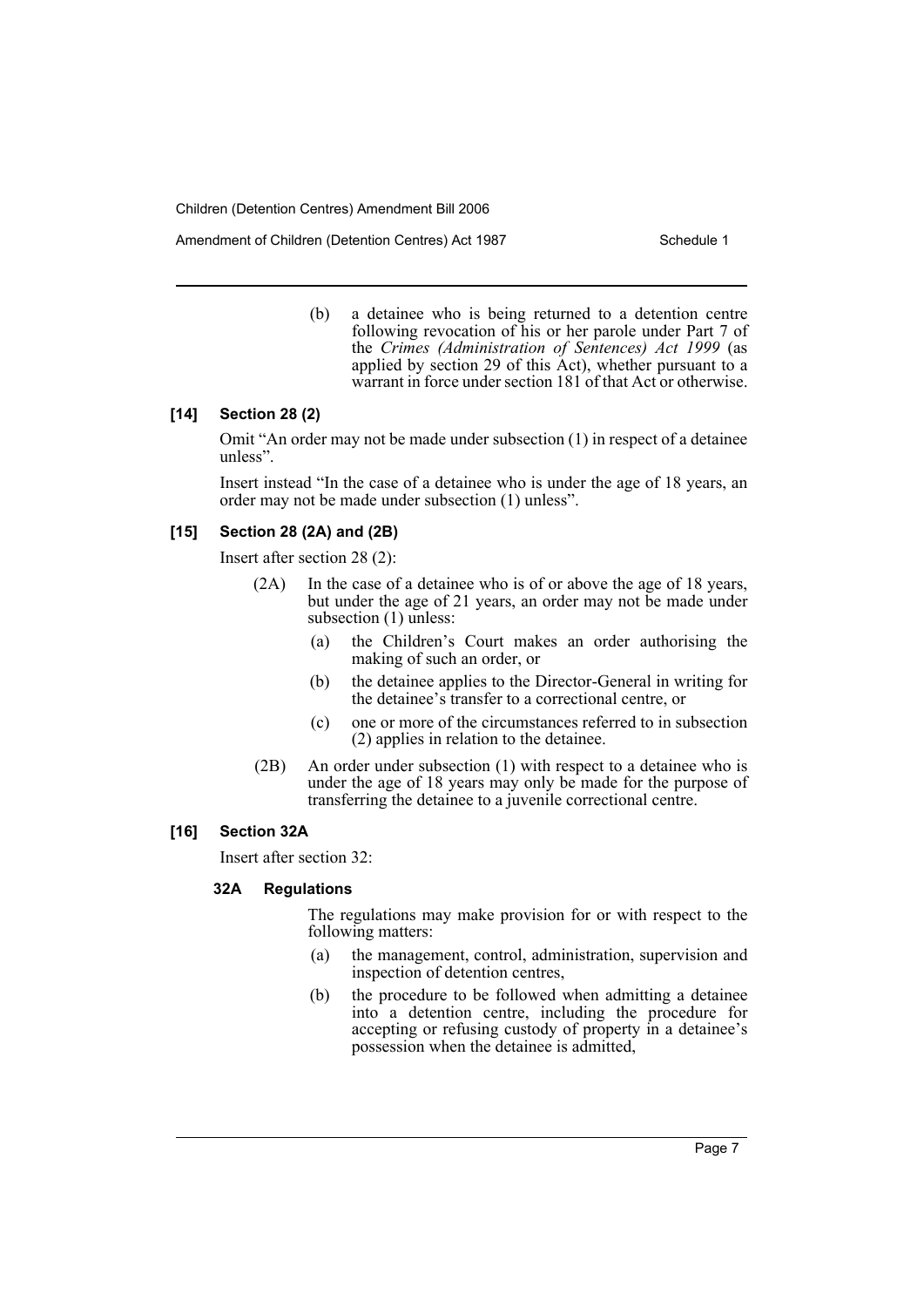- (c) the classification of detainees into different categories and the separation of detainees by reference to the categories into which they have been classified,
- (d) the procedure to be followed when releasing a detainee from a detention centre, including the procedure for returning property accepted from a detainee when the detainee was admitted into the detention centre,
- (e) the physical, psychological and spiritual welfare of detainees while in custody and following their release,
- (f) the expenditure of money (or money's worth) by detainees,
- (g) the circumstances in which a detainee may lawfully acquire or retain possession of property within a detention centre,
- (h) the forfeiture and disposal of a detainee's abandoned or unclaimed property (including money), or of unhygienic or otherwise dangerous property (including money) received from, or sent to, a detainee,
- (i) the seizure, forfeiture and disposal of property brought into a detention centre in contravention of this Act, the regulations or any other law,
- (j) visits to detainees, including:
	- (i) the days and times that visits may be allowed, and
	- (ii) the maximum number of persons who may visit a detainee at the same time, and
	- (iii) the classes of persons who may be prohibited from visiting detainees, and
	- (iv) the conditions that must be observed by persons intending to visit a detainee before such a visit will be allowed, and
	- (v) the procedures to be observed by visitors and detainees during visits,
- (k) the making and receiving of telephone calls by detainees,
- (l) the sending and receiving of letters and parcels by detainees, including the circumstances in which letters and parcels may be opened for inspection or confiscated,
- (m) the procedures to be followed by a detainee when applying for leave of absence, and the circumstances under which such leave may be granted,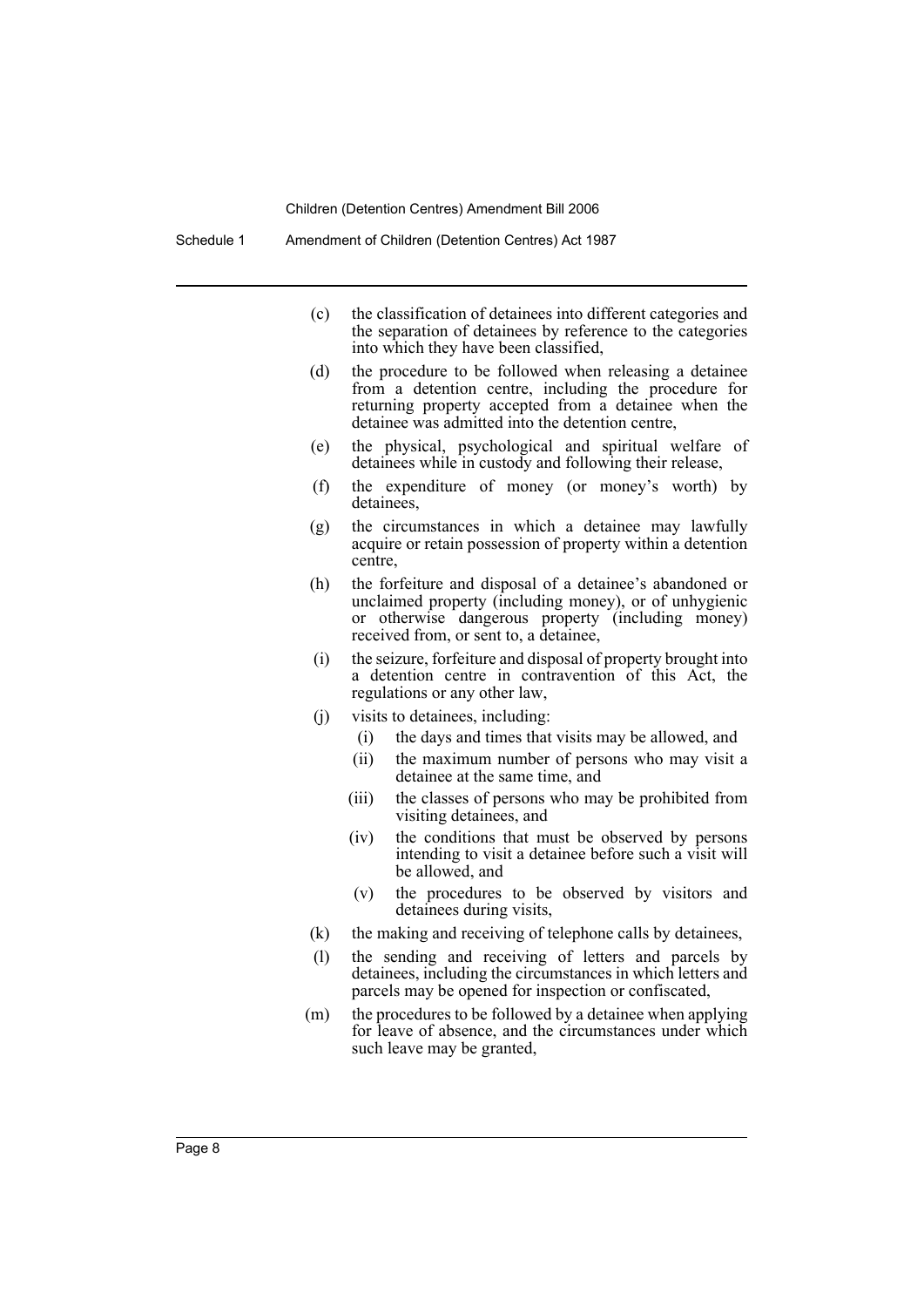Amendment of Children (Detention Centres) Act 1987 Schedule 1

- (n) the procedures to be followed by a detainee, and the facilities to be provided to a detainee, for the purpose of enabling the detainee to make a complaint to the centre manager of the detention centre or to any other person or body,
- (o) the observance by detainees of religious rites and obligations,
- (p) the acquisition by detainees of education and vocational training,
- (q) the provision to detainees of medical, surgical and dental treatment,
- (r) the circumstances in which a body search may be conducted on a detainee, the procedures to be followed in conducting a body search and the persons by whom, or in whose presence, a body search is to be conducted,
- (s) the circumstances in which a juvenile justice officer may use force against a detainee, and the keeping of records of the occasions on which force is so used,
- (t) the equipment that may be used to restrain a detainee, and the circumstances in which, and the maximum periods for which, a detainee may be restrained by means of such equipment,
- (u) the circumstances in which a detainee may be tested for drugs or alcohol, the use of a non-invasive sample provided by, or taken from, a detainee for the purposes of a test for drugs or alcohol and the nature of the tests to be used,
- (v) analyses in connection with any such tests and the admission of certificates relating to the results of any such analyses as prima facie evidence in any proceedings for misbehaviour being dealt with under this Act,
- (w) the appointment of ministers of religion and other spiritual advisors for detention centres,
- (x) the functions of juvenile justice officers and other staff employed within a detention centre.

## **[17] Section 36 Permitting escapes**

Omit "An officer". Insert instead "A juvenile justice officer".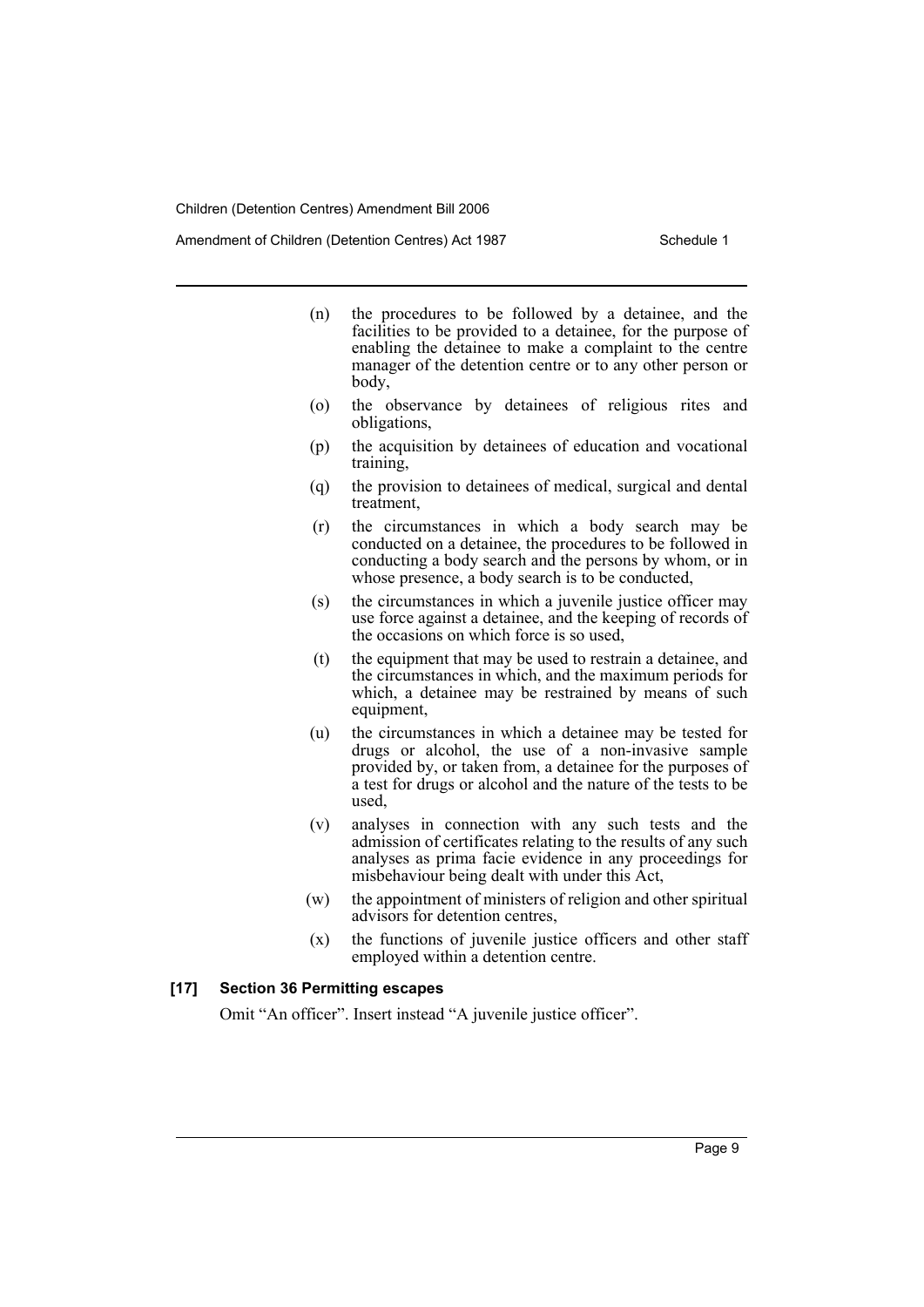Schedule 1 Amendment of Children (Detention Centres) Act 1987

## **[18] Part 4A**

Insert after Part 4:

# **Part 4A Administration**

# **Division 1 Health**

## **37E Functions of Justice Health**

Justice Health, in addition to any other functions conferred on it by or under this or any other Act or law, has the following functions:

- (a) to provide health services to detainees,
- (b) to prevent the spread of infectious diseases in, or in relation to, detention centres,
- (c) to keep medical records of detainees,
- (d) to provide advice to the Director-General on the diet, exercise, clothing, capacity to work and general hygiene of detainees.

#### **37F CEO, Justice Health, to have access to detention centres, detainees and medical records**

For the purpose of ensuring that the provisions of this Act and the regulations (in so far as they relate to the functions of Justice Health) are being complied with at a detention centre, the Chief Executive Officer, Justice Health, is to have free and unfettered access at all times to all parts of the detention centre, to all medical records held at the detention centre and to all detainees held in custody in the detention centre.

# **37G Appointment of medical officers**

- (1) The Chief Executive Officer, Justice Health, may appoint one or more registered medical practitioners as medical officers for a detention centre.
- (2) A registered medical practitioner may be appointed as a medical officer for one or more detention centres.
- (3) A medical officer is subject to the direction and control of the Chief Executive Officer, Justice Health.
- (4) A medical officer for a detention centre is to attend the detention centre as regularly and frequently as is necessary to comply with the medical officer's statutory obligations.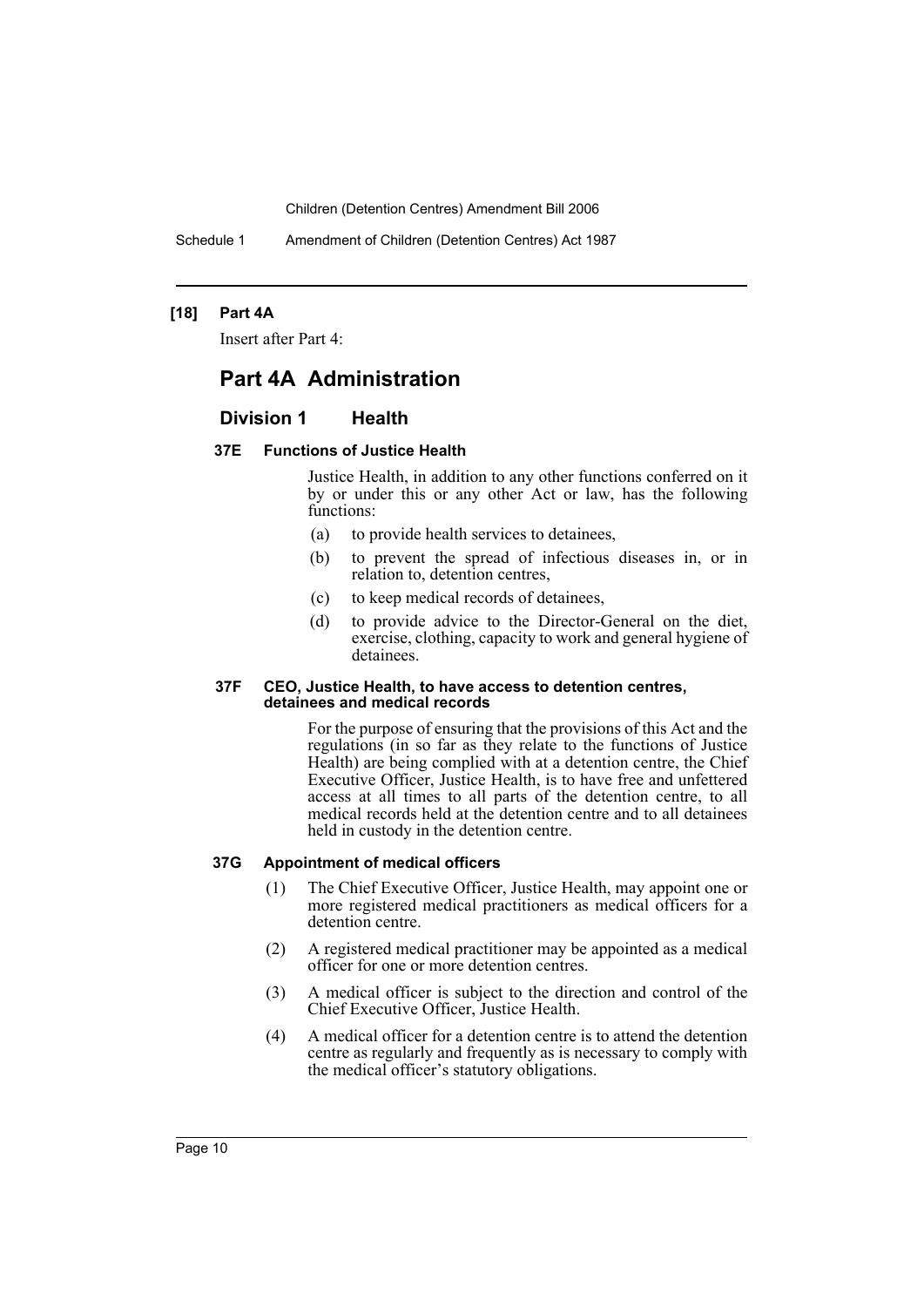Amendment of Children (Detention Centres) Act 1987 Schedule 1

- (5) The Chief Executive Officer, Justice Health is to keep such statistical records, and furnish to the Director-General such returns, as the Director-General may direct in relation to health services provided to detainees.
- (6) A person who held office as a medical officer for a detention centre immediately before the commencement of this section is taken to hold office pursuant to an appointment under this section, and the appointment may be suspended or revoked accordingly.

#### **37H Delegation of functions of CEO, Justice Health**

- (1) The Chief Executive Officer, Justice Health, may delegate to any person any of the Chief Executive Officer's functions under this Act, other than this power of delegation.
- (2) Subsection (1) does not enable the Chief Executive Officer, Justice Health to delegate the right of free and unfettered access conferred on the Chief Executive Officer by section 37F.

# **Division 2 Testing of juvenile justice officers for alcohol and prohibited drugs**

# **37I Definitions**

In this Division:

*authorised person* means a person appointed in accordance with the regulations to be an authorised person for the purposes of this Division.

*breath analysing instrument* means any instrument approved by the Governor by order under the *Road Transport (Safety and Traffic Management) Act 1999* as such an instrument, that is, an instrument designed to ascertain, by analysis of a person's breath, the concentration of alcohol present in the person's blood.

*breath analysis* means a test carried out by a breath analysing instrument for the purpose of ascertaining, by analysis of a person's breath, the concentration of alcohol present in that person's blood.

*breath test* means a test:

- (a) that is designed to indicate the concentration of alcohol in a person's blood, or whether a particular concentration of alcohol is or may be present in a person's blood, and
- (b) that is carried out on the person's breath by means of a device (not being a breath analysing instrument) of a type approved by the Governor for the conduct of breath tests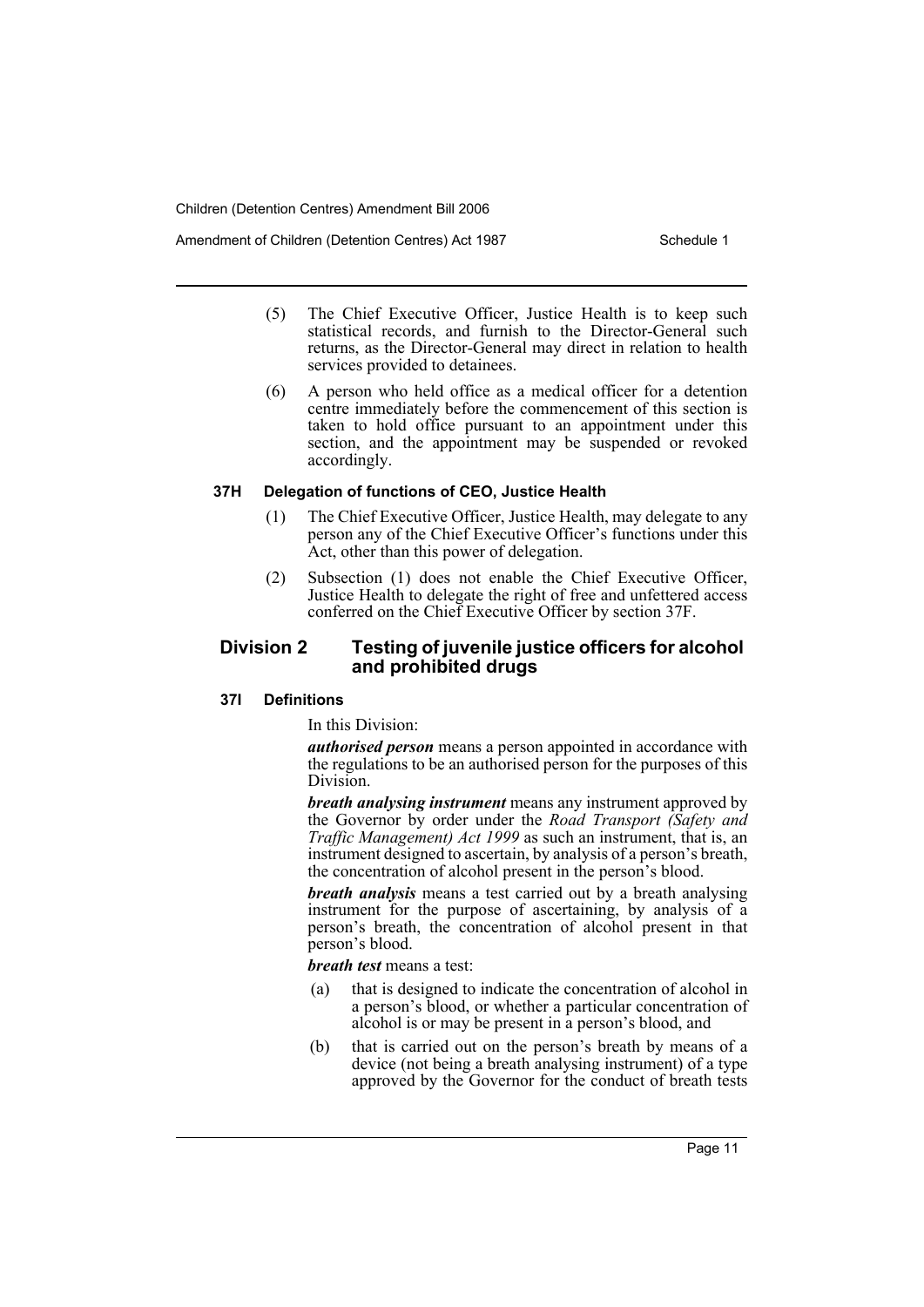Schedule 1 Amendment of Children (Detention Centres) Act 1987

under the *Road Transport (Safety and Traffic Management) Act 1999*.

*hospital* means a public or private hospital, and includes any premises, institution or establishment prescribed by the regulations as a hospital for the purposes of this Division.

*prohibited drug* has the same meaning as in the *Drug Misuse and Trafficking Act 1985*.

### **37J Testing of juvenile justice officers for alcohol and prohibited drugs**

- (1) An authorised person may require any juvenile justice officer who is on duty, or who is present at the juvenile justice officer's place of work and about to go on duty:
	- (a) to undergo a breath test, or submit to a breath analysis, for the purpose of testing for the presence or concentration of alcohol, or
	- (b) to provide, or enable to be taken, a non-invasive sample from the juvenile justice officer for the purpose of testing for the presence of prohibited drugs,

in accordance with the directions of the authorised person and the regulations.

- (2) The selection of a juvenile justice officer for testing under subsection (1) may be conducted on a random or targeted basis.
- (3) Without limiting the generality of subsection (1), if an incident occurs in which a person dies or is injured while in the custody of a juvenile justice officer, an authorised person may require any juvenile justice officer involved in the incident:
	- (a) to undergo a breath test, or submit to a breath analysis, for the purpose of testing for the presence or concentration of alcohol, or
	- (b) to provide, or enable to be taken, a non-invasive sample from the juvenile justice officer for the purpose of testing for the presence of prohibited drugs,

in accordance with the directions of the authorised person and the regulations.

- (4) An authorised person may require the juvenile justice officer to remain on the premises where the test is to be conducted until the test is completed.
- (5) A requirement pursuant to subsection (3) to undergo a test or to provide a sample is to be made by the authorised person as soon as practicable after the incident occurs.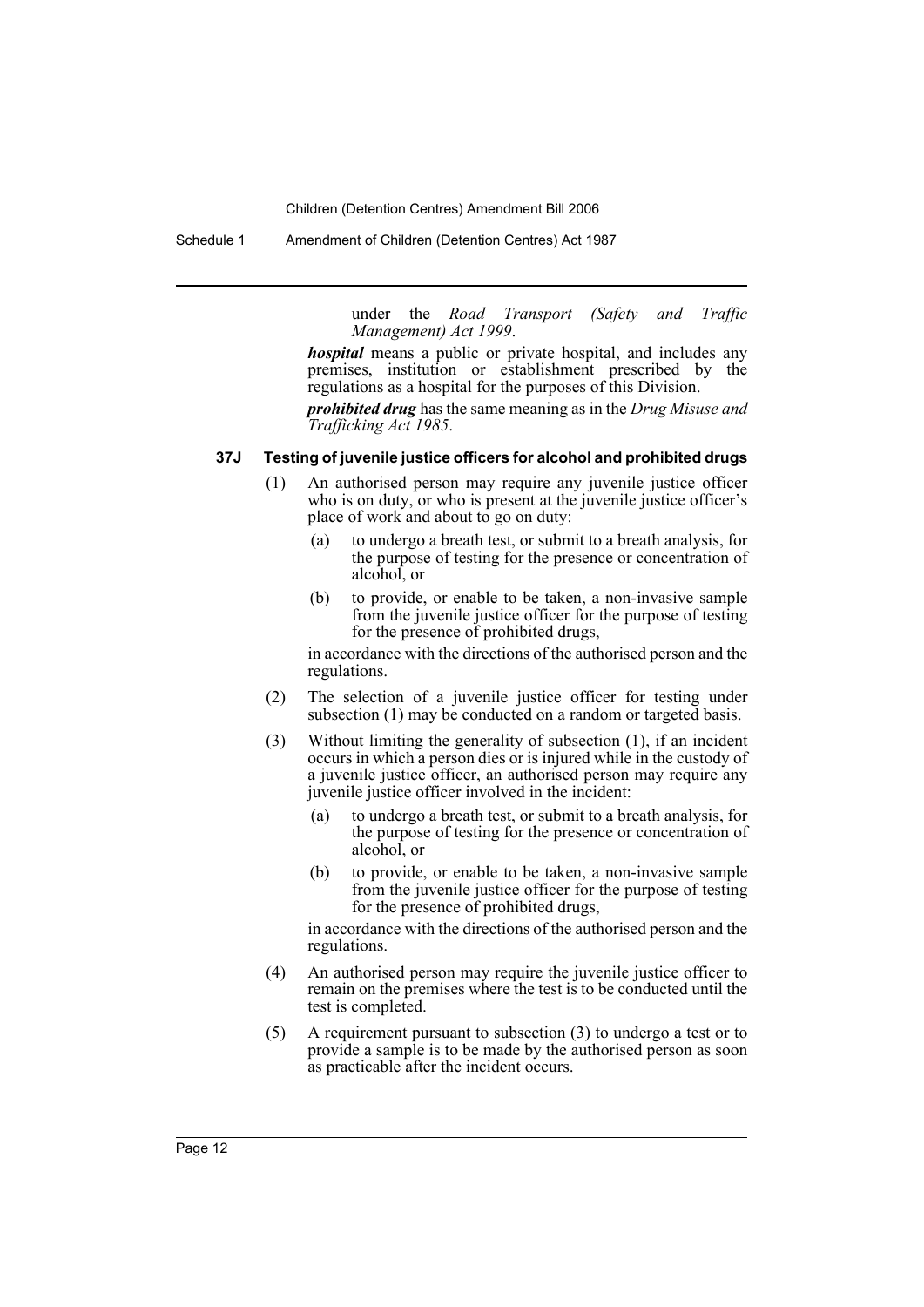Amendment of Children (Detention Centres) Act 1987 Schedule 1

#### **37K Testing where juvenile justice officer attends hospital**

- (1) If a juvenile justice officer attends or is admitted to a hospital for examination or treatment because of an incident referred to in section 37J (3), an authorised person may require the juvenile justice officer to provide, or enable to be taken, a sample of blood or a non-invasive sample from the juvenile justice officer in accordance with the directions of a medical practitioner who attends the juvenile justice officer at the hospital.
- (2) Any such medical practitioner must take the sample if informed by an authorised person that the sample is required to be taken by the practitioner, but not a sample of blood if such a sample is taken under Division 4 of Part 2 of the *Road Transport (Safety and Traffic Management) Act 1999* instead.
- (3) If there is no medical practitioner present to attend the juvenile justice officer at the hospital, the sample is to be taken by a registered nurse who is attending the juvenile justice officer and who is accredited by a hospital to perform the sampling procedures.
- (4) Sections 21 and 22 of the *Road Transport (Safety and Traffic Management) Act 1999* apply to any taking, or provision, of a sample of blood or a non-invasive sample under subsection (1) as if the sample were a sample of blood taken under Division 4 of Part 2 of that Act.
- (5) Any sample taken under subsection (1) is to be dealt with, and a report on the analysis of the sample is to be provided, in accordance with the regulations.
- (6) Nothing in this section or the regulations derogates from the operation of Division 4 of Part 2 of the *Road Transport (Safety and Traffic Management) Act 1999*.

#### **37L Protection from liability**

- (1) A medical practitioner does not incur any civil or criminal liability in respect of anything properly and necessarily done by the practitioner in the course of taking, or being provided with, a sample of blood or a non-invasive sample from a juvenile justice officer for the purpose of its being used by an analyst to detect the presence of alcohol or any prohibited drug if the practitioner:
	- (a) believed on reasonable grounds that he or she was required under this Act to take, or be provided with, the sample of blood or the non-invasive sample from the juvenile justice officer, or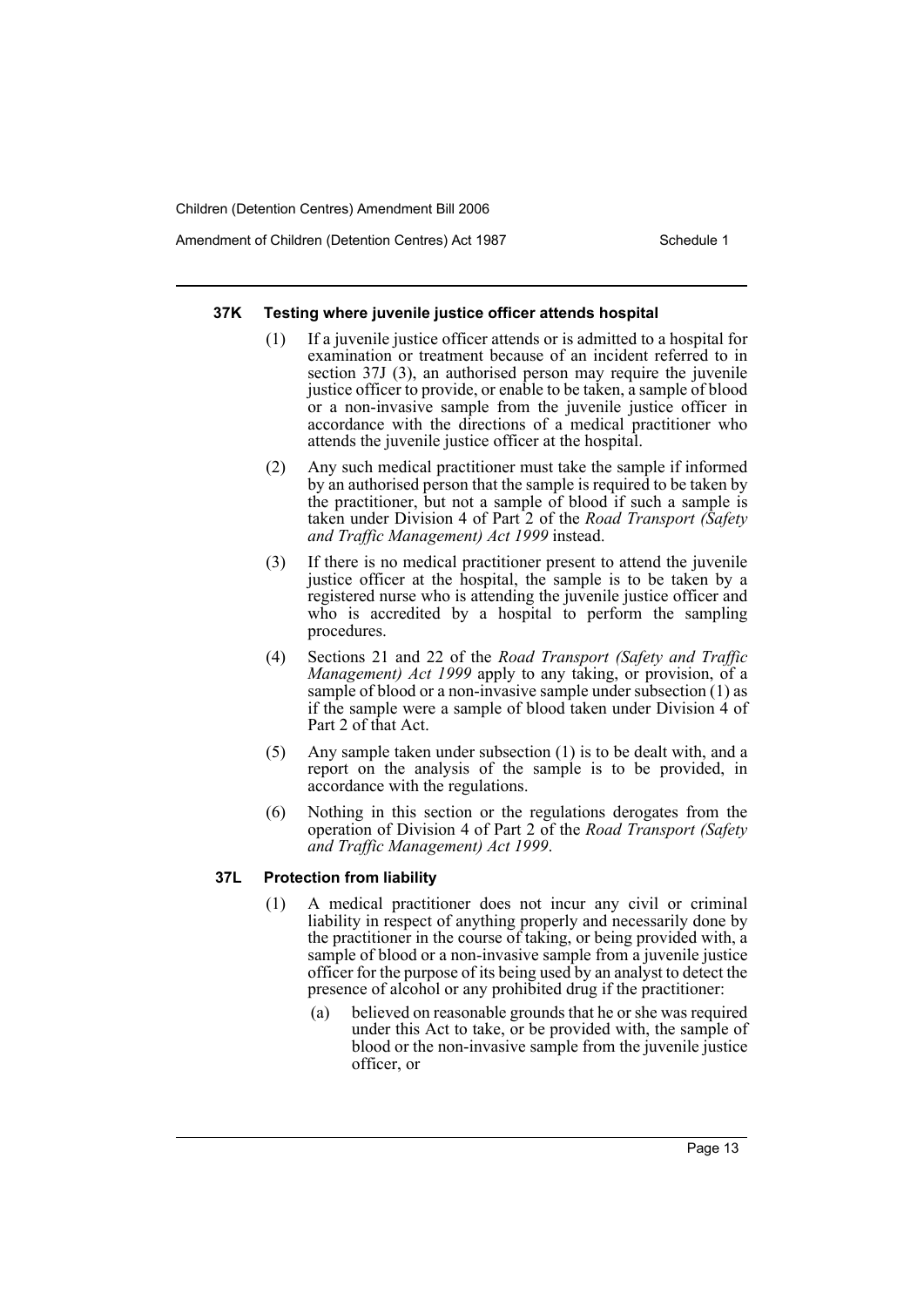- (b) was informed by an authorised person that the juvenile justice officer was a person from whom the practitioner was required under this Act to take, or be provided with, the sample of blood or the non-invasive sample.
- (2) Subsection (1) extends to a registered nurse, or any person acting under the supervision of the medical practitioner, who performs the functions of a medical practitioner under this Division in accordance with this Division or the regulations.

#### **37M Regulations**

The regulations may make provision for or with respect to the following:

- (a) the appointment of authorised persons for the purposes of this Division,
- (b) the conduct of testing,
- (c) the taking of samples of blood or non-invasive samples,
- (d) the taking of a sample of blood at the choice of a juvenile justice officer for the juvenile justice officer to retain or arrange to be analysed (or both),
- (e) the provision of a non-invasive sample from the juvenile justice officer for the purpose of testing for the presence of prohibited drugs,
- (f) the devices used in carrying out the breath tests, breath analyses and other tests, including the calibration, inspection and testing of those devices,
- (g) the accreditation of persons conducting analyses for the presence of prohibited drugs,
- (h) the procedure for the handling and analysis of samples of blood or non-invasive samples,
- (i) offences relating to interference with test results or the testing procedure,
- (j) the consequences of refusing to comply with a requirement of or under this Division,
- (k) the consequences for juvenile justice officers of testing positive for alcohol or prohibited drugs,
- (l) the evidentiary value and use of certificates relating to the analysis of a sample or the authorisation of persons,
- (m) the confidentiality of test results.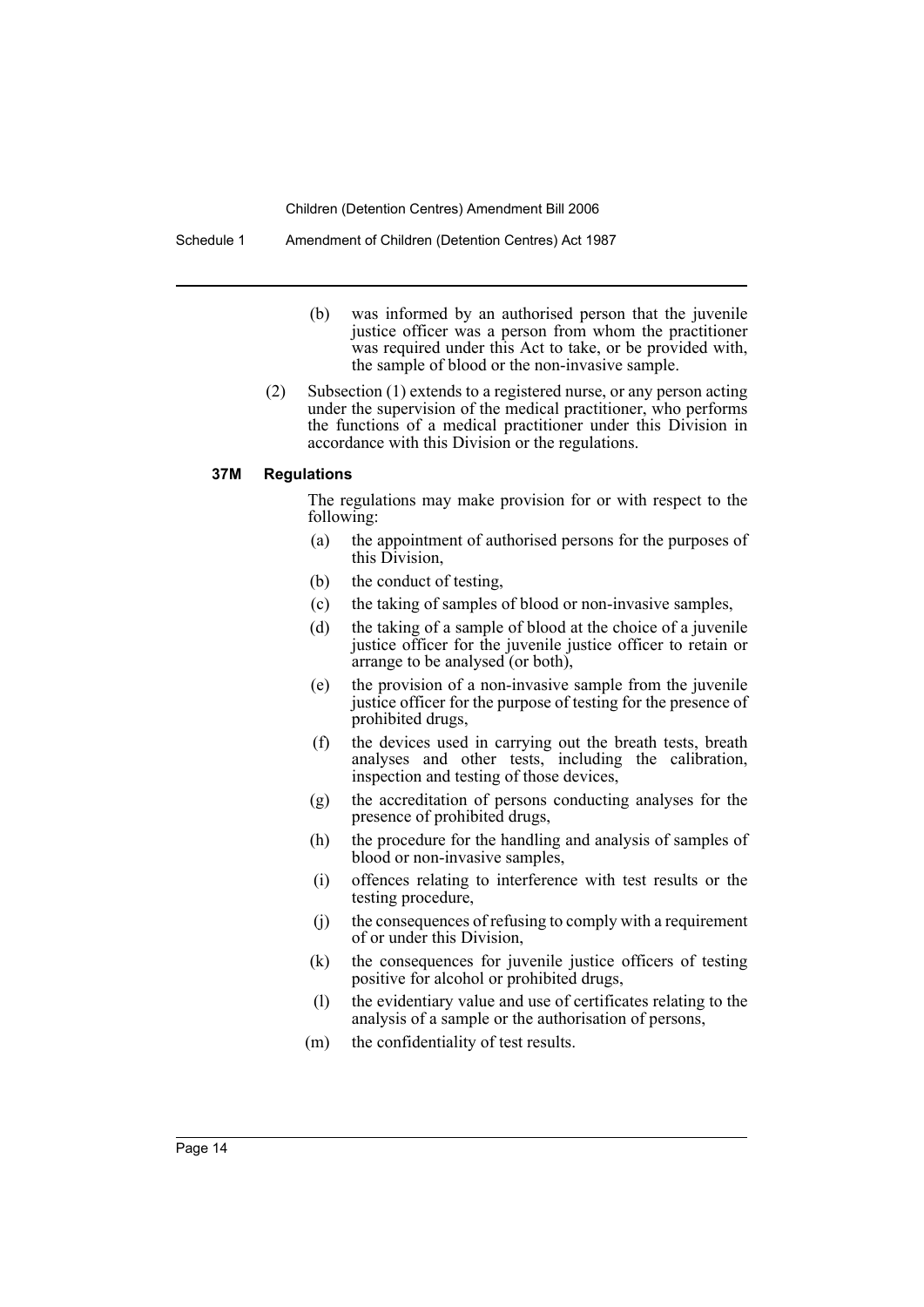# **[19] Section 38 Arrest of escapees etc**

Omit "An officer" wherever occurring in section 38 (1) and (4). Insert instead "A juvenile justice officer".

# **[20] Section 40 Evidentiary matters** Omit "or officer" from section 40 (2). Insert instead "or juvenile justice officer".

# **[21] Section 42 Attendance of persons subject to control before courts and court officers**

Omit "officer or" from section 42 (4). Insert instead "juvenile justice officer or".

# **[22] Schedule 1 Savings and transitional provisions**

Insert at the end of clause 1A (1): *Children (Detention Centres) Amendment Act 2006*

# **[23] Schedule 1, Part 4**

Insert after Part 3:

# **Part 4 Provisions consequent on enactment of Children (Detention Centres) Amendment Act 2006**

# **7 Definition**

In this Part, *the 2006 amending Act* means the *Children (Detention Centres) Amendment Act 2006*.

# **8 Punishments for misbehaviour: section 21**

Section 21, as in force immediately before the commencement of the amendments made to that section by the 2006 amending Act, continues to apply to misbehaviour that occurred before that commencement as if that Act had not been enacted.

# **9 Transfer of older detainees to juvenile correctional centres**

Section 28, as amended by the 2006 amending Act, extends to persons who were detainees before that section was so amended.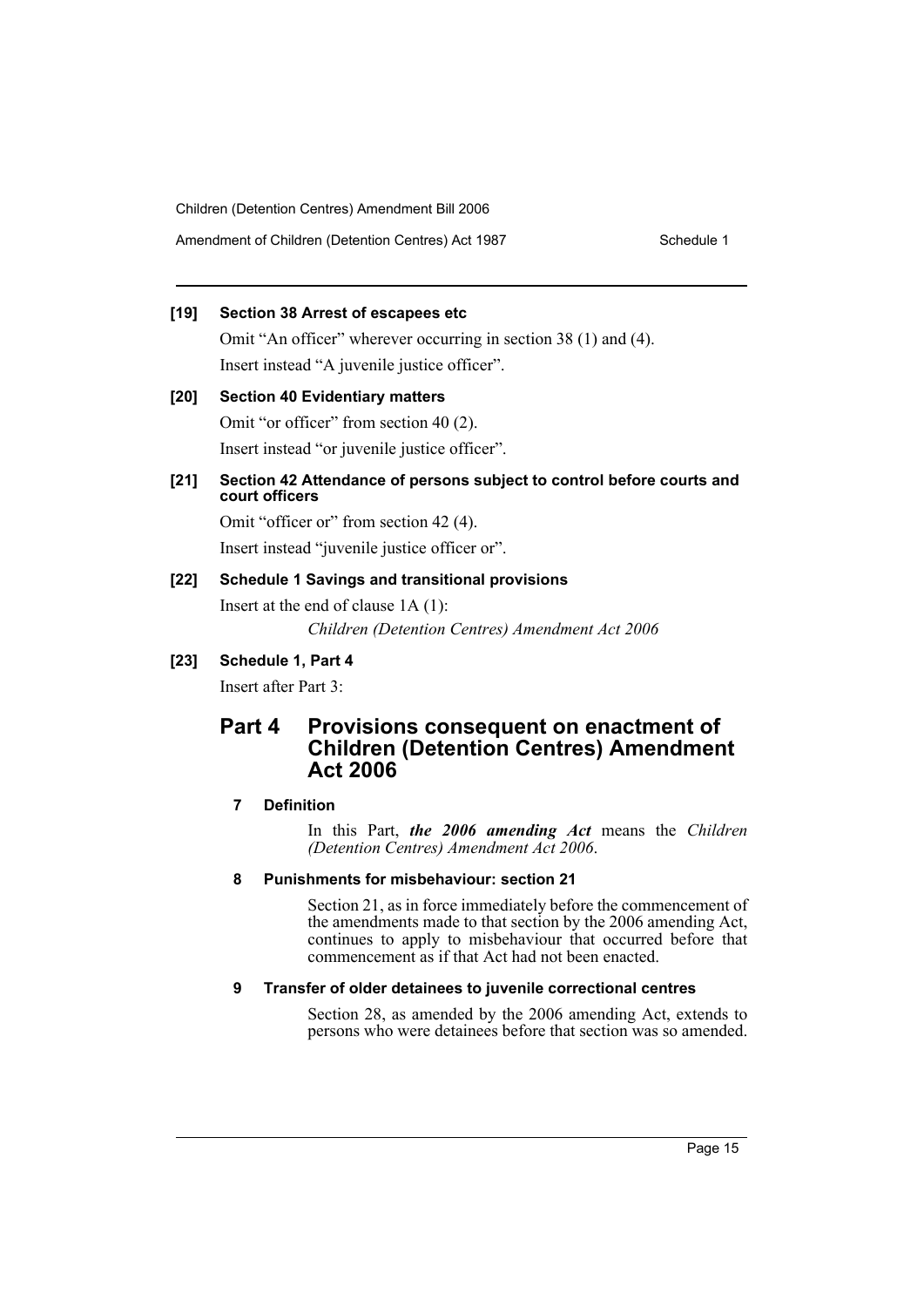Schedule 2 Amendment of other Acts

# **Schedule 2 Amendment of other Acts**

(Section 4)

# **2.1 Children (Criminal Proceedings) Act 1987 No 55**

**[1] Section 19 Court may direct imprisonment to be served as a juvenile offender**

Omit "juvenile" from the note to section 19 (1).

# **[2] Section 19 (7)**

Insert after section 19 (6):

(7) Nothing in this section, or in any order under this section, limits the operation of section 28 of the *Children (Detention Centres) Act 1987*.

# **2.2 Crimes (Administration of Sentences) Act 1999 No 93**

# **[1] Section 41A Definitions**

Insert "under the age of 18 years" after "a juvenile inmate" in the definition of *section 28 juvenile inmate*.

# **[2] Section 253 Part subject to Children (Detention Centres) Act 1987**

Insert at the end of the section:

(2) Despite subsection (1), nothing in the *Children (Detention Centres) Act 1987* limits the operation of this Part in relation to a person who is of or above the age of 21 years.